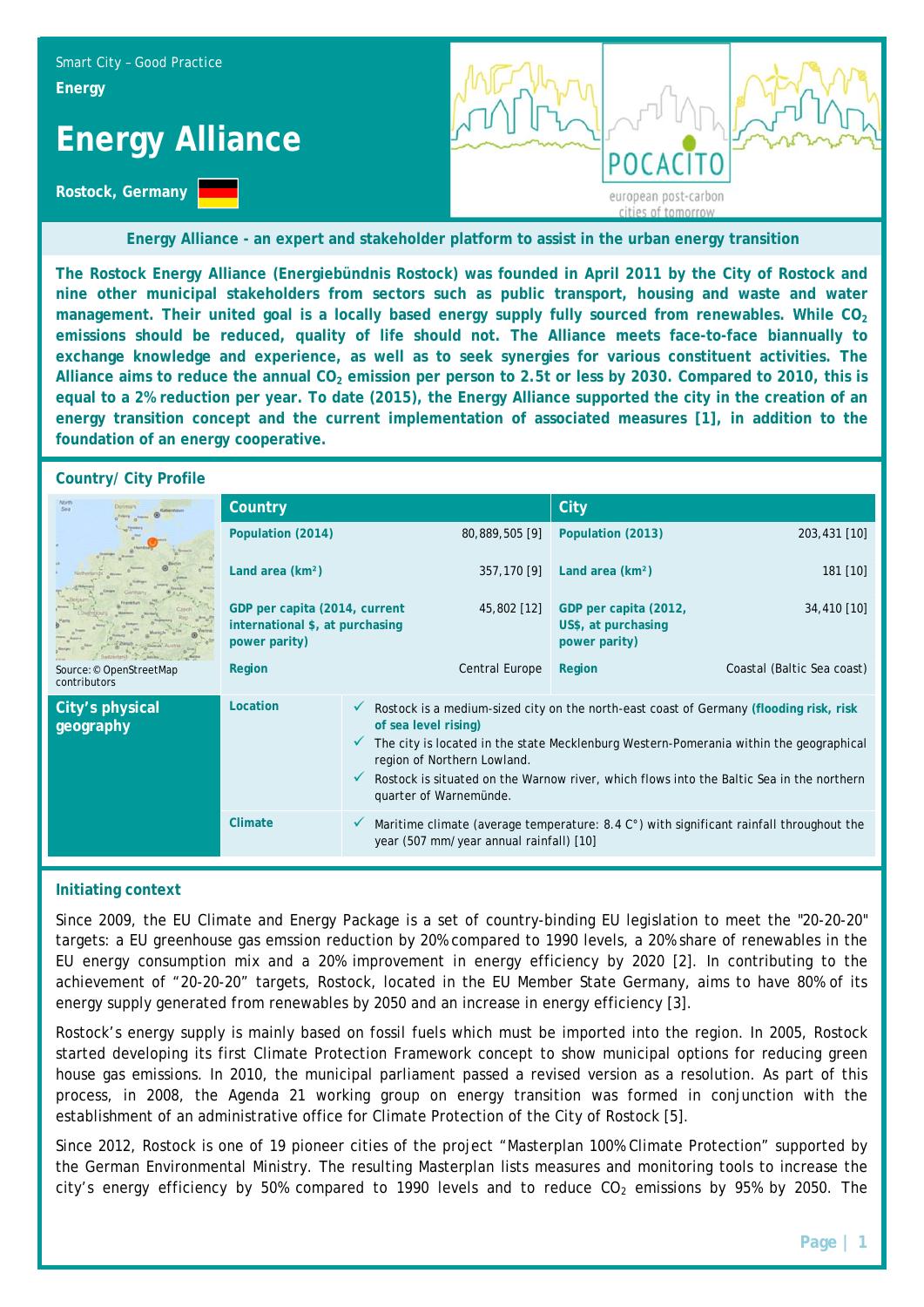Masterplan further aims at supporting sustainable lifestyles and economies as well as renewable energy sources and regional material cycles [7].

# **Project description**

The Energy Alliance meets twice a year. Its major objectives of the energy transition are: a decrease in energy use, an increase in energy efficiency, the development of an energy-optimised city and infrastructure, detection and use of the potential renewable energy sources and use of public relations to include local citizens [1]. Through expert panels, the Alliance discusses issues around, e.g. the use of district heating, energy efficient construction or photovoltaics on residential buildings. The Alliance supported the development of Rostock's "Masterplan 100% Climate Protection" which includes 44 measures that are partly executed by Alliance members [7]. For example, the local water utility, an Alliance member, aims at an energy self-sufficient sewage treatment plant, energy savings through optimisation of their water and waste water plants, as well as fuel savings through route optimisations. Since 2014, the members of the Energy Alliance invite citizens every year on an energy tour to visit facilities and experience current energy first hand(e.g. at the heat and power station or waste management plant [11]). The Alliance further founded a local energy cooperative [8]. This cooperative aims at increasing the share of renewable energy, especially photovoltaics, by providing easier network integration. For example the cooperative has helped citizen connect their solar plants to the electricity grid.

# **Implementation process**

In 2011, the Energy Alliance was founded during the third Climate Protection Framework meeting as a platform to support the German energy transition. The 10 founding members of the Alliance are; the City of Rostock, the Municipal Utility PLC, the Tram Transport PLC, the Housing Cooperation Ltd, the Water Management Ltd, the Waste Management Ltd, the Company for Federal and Municipal Construction and Real Estate Management, the Local Sustainability Council, the University of Rostock and the District Association of Craftspeople. Additional members are a solar energy provider Ltd and the engineering company Siemens PLC [6].

| Projects implementation details [1, 4] |                                                                                                                                                                                                                                                                                                                                                                                                                                 |                                                                                |  |  |  |  |
|----------------------------------------|---------------------------------------------------------------------------------------------------------------------------------------------------------------------------------------------------------------------------------------------------------------------------------------------------------------------------------------------------------------------------------------------------------------------------------|--------------------------------------------------------------------------------|--|--|--|--|
| <b>Process</b>                         | The Energy Alliance is an advisory council for the municipal energy transition. It formed as a local stakeholder group to<br>implement the EU and national climate protection and energy transition objectives. Major achievements were the<br>support of the Masterplan kickoff-meeting and the foundation of an energy cooperative. The council meets bianually<br>and forms expert panels.                                   |                                                                                |  |  |  |  |
| <b>Financing</b>                       | The Energy Alliance is a voluntary advisory council.                                                                                                                                                                                                                                                                                                                                                                            |                                                                                |  |  |  |  |
| Leadership                             | 10 members founded the Energy Alliance in 2011.<br>Currently it has 20 members (2015). It is open to<br>anyone interested in participating.                                                                                                                                                                                                                                                                                     | Founding Document of the Energy Alliance 2011<br><b>Energiebündnis Rostock</b> |  |  |  |  |
| Involved<br>stakeholders               | <b>Members</b><br>City of Rostock<br><b>Municipal Utility PLC</b><br>Tram Transport PLC<br>Housing Cooperation Ltd<br>Water Management Ltd<br>Waste Management Ltd<br>Company for Federal and Municipal Construction<br>and Real Estate Management<br>Local Sustainability Council<br>✓<br>University of Rostock<br>✓<br>District Association of Craftspeople<br>a Solar Energy Provider Ltd<br>engineering company Siemens PLC | Source: [1] (Since 2011, the network has enlarged).                            |  |  |  |  |

### **Results**

The Energy Alliance creates transparancy and exchange on the measures implemented by stakeholders. It functions as an advisory council for the City of Rostock and facilitatates the entrepreneurial acceptance of municipal measures. Major achievements of the Alliance are linked to "Masterplan 100% Climate Protection" measures which are in the process of implementation, e.g. an online map on solar energy potential in Rostock and an energy and climate protection concept for the industrial area 'Seehafen' are currently developed. Furthermore, through the Alliance meetings, a local energy cooperative was founded and a yearly energy tour for citizens interested in local energy processes was established. Currently (2015) statistic on the share of renewable energy are only available until 2013 which is too early for any quantitative impact results on the Energy Alliance achievements. The city is